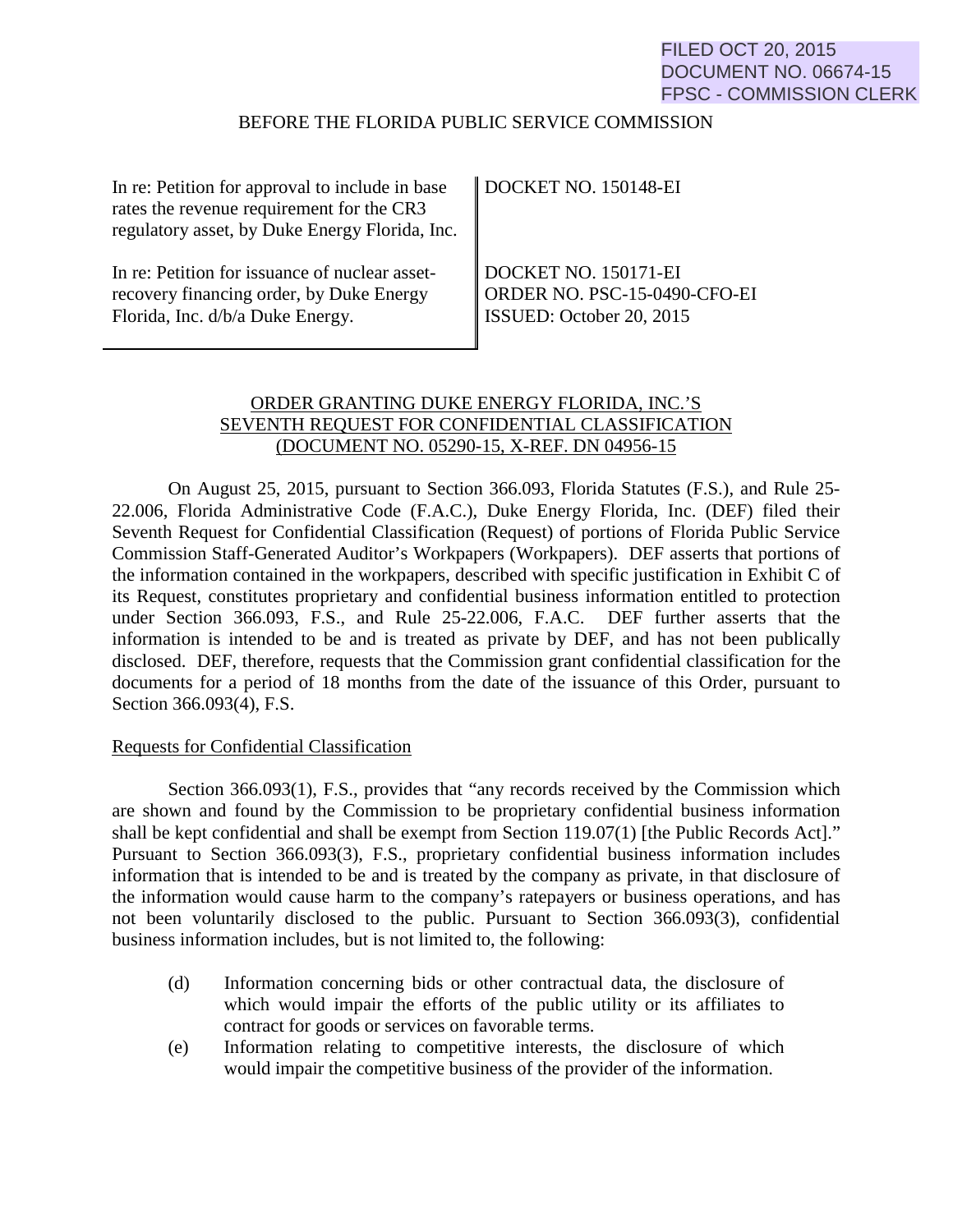## ORDER NO. PSC-15-0490-CFO-EI DOCKET NOS. 150148-EI, 150171-EI PAGE 2

(f) Employee personnel information unrelated to compensation, duties, qualifications, or responsibilities.

DEF contends that portions of the workpapers, Document No. 05290-15 (x-ref DN 04956-15), described with specific justification in Exhibit C of its Request, constitutes "proprietary confidential business information" under Section 366.93(3), F.S. Specifically, DEF contends the information at issue contains individual employee and contractor names coupled with amounts paid to each employee and contractor in wages and expenses, as well as other related expenses such as material, equipment, and subcontractor fees, and also reimbursement for meals, travel, and lodging expenses. DEF asserts this information is kept confidential to protect its employees' right to privacy and to protect the Company's competitive business interests. Additionally, DEF contends the workpapers contains information related to parties purchasing the CR3 nuclear unit assets. Specifically, DEF asserts this information includes sensitive business information, including pricing agreements, purchasers names, DEF employee names, and banking information, the disclosure of which would harm DEF's competitive business interests. Therefore, DEF asserts that the information is entitled to confidential classification pursuant to Section 366.093(3)(e) and (f), F.S.

In addition, DEF asserts the workpapers contain confidential contractual and financial information relating to CR3 security contracts, the disclosure of which would impair DEF's competitive business interests and ongoing negotiations with vendors. Furthermore, DEF contends the workpapers relate to confidential competitively negotiated contractual data, such as pricing, contractual terms, and quantities of nuclear fuel, the disclosure of which would impair its efforts to negotiate the disposition of nuclear fuel assets. Therefore, DEF argues this information is entitled to confidential classification pursuant to Section 366.093(3)(d) and (e), F.S.

#### Ruling

Upon review, it appears that Commission staff auditor workpapers, Document No. 05290-15 (x-ref DN 04956-15), as described in Exhibit C of DEF's Request, satisfy the criteria set forth in Section 366.093(3), F.S., for classification as proprietary confidential business information. The information described in Exhibit C of DEF's Request appears to contain information concerning contractual data, the disclosure of which would impair the efforts of the Company to contract for goods or services on favorable terms, competitive interests, the disclosure of which would impair the competitive business of the provider of the information, and/or employee personnel information unrelated to compensation, duties, qualifications, or responsibilities.

Therefore, the information identified in Document No. 05290-15 (x-ref DN 04956-15), as specifically described in Exhibit C of DEF's Request, shall be granted confidential classification pursuant to Section 366.093(3), F.S.

Pursuant to Section 366.093(4), F.S., the information for which confidential classification is granted herein shall remain protected from disclosure for a period of up to 18 months from the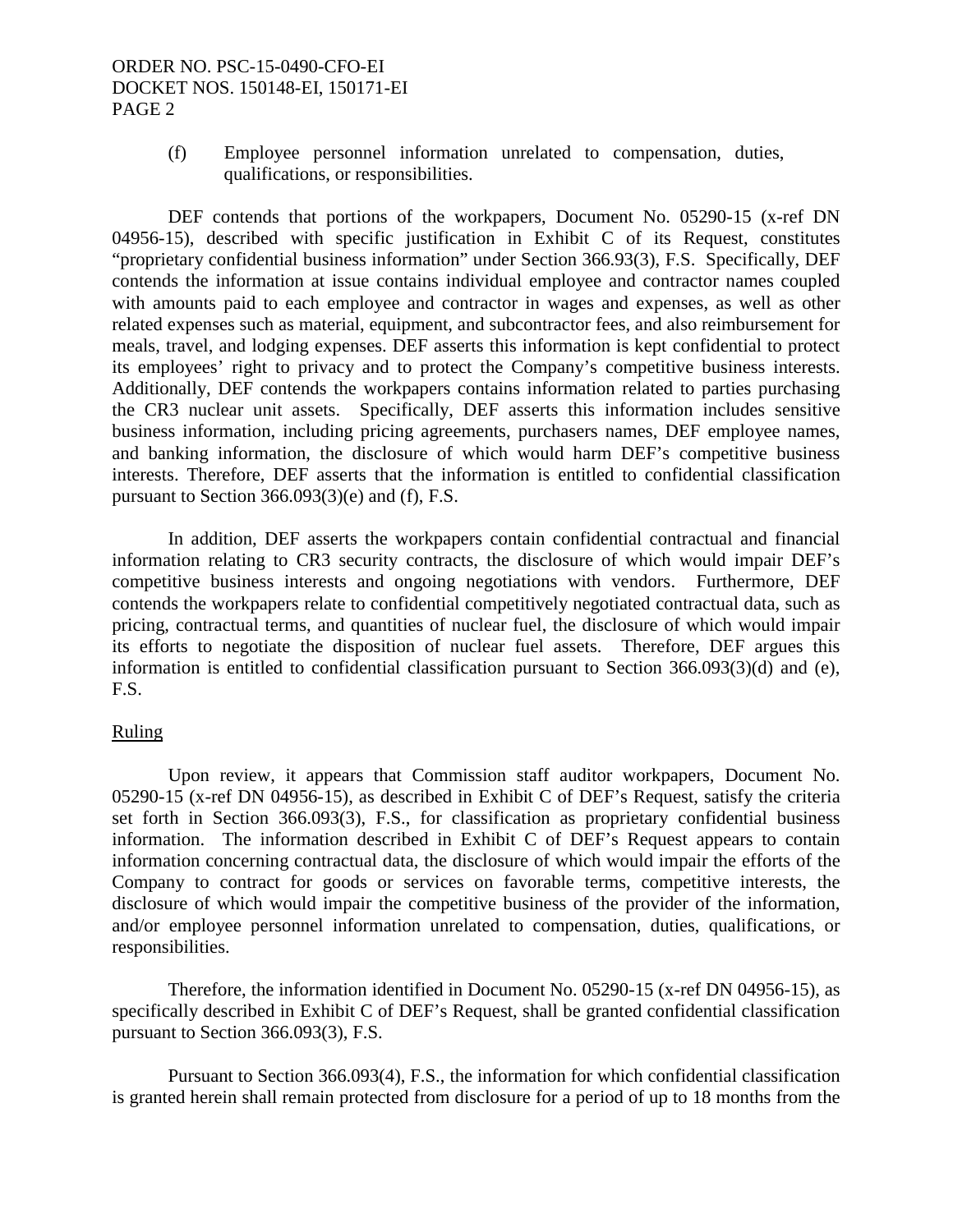### ORDER NO. PSC-15-0490-CFO-EI DOCKET NOS. 150148-EI. 1 50171-EI PAGE 3

date of issuance of this Order. At the conclusion of the l8-month period, the confidential information will no longer be exempt from Section 119.07(1), F.S., unless DEF or another affected person shows, and the Commission finds, that the records continue to contain proprietary confidential business information.

Based on the foregoing, it is

ORDERED by Commissioner Ronald A. Bris6, as Prehearing Officer, that Duke Energy Florida, Inc.'s Seventh Request for Confidential Classification of Document Nos. 05290-15 and 04956-15, as detailed in Exhibit C of its Request, is granted. It is further

ORDERED that the information in Document Nos. 05290-15 and 04956-15, for which confidential classification has been granted shall remain protected from disclosure for a period of 18 months from the date of issuance of this Order. At the conclusion of the 18-month period, the confidential information will no longer be exempt from Section 119.07(1), F.S., unless Duke Energy Florida, Inc. or another affected person shows, and the Commission finds, that the records continue to contain proprietary confidential business information. It is further

ORDERED that this Order shall be the only notification by the Commission to the parties of the date of declassification of the materials discussed herein'

By ORDER of Commissioner Ronald A. Brisé, as Prehearing Officer, this 20th day of October 3 2015

RONALD A. BRISE Commissioner and Prehearing Officer Florida Public Service Commission 2540 Shumard Oak Boulevard Tallahassee, Florida 32399 (8s0) 413-6770 www.floridapsc.com

Copies furnished: A copy of this document is provided to the parties of record at the time of issuance and, if applicable, interested persons.

LAA